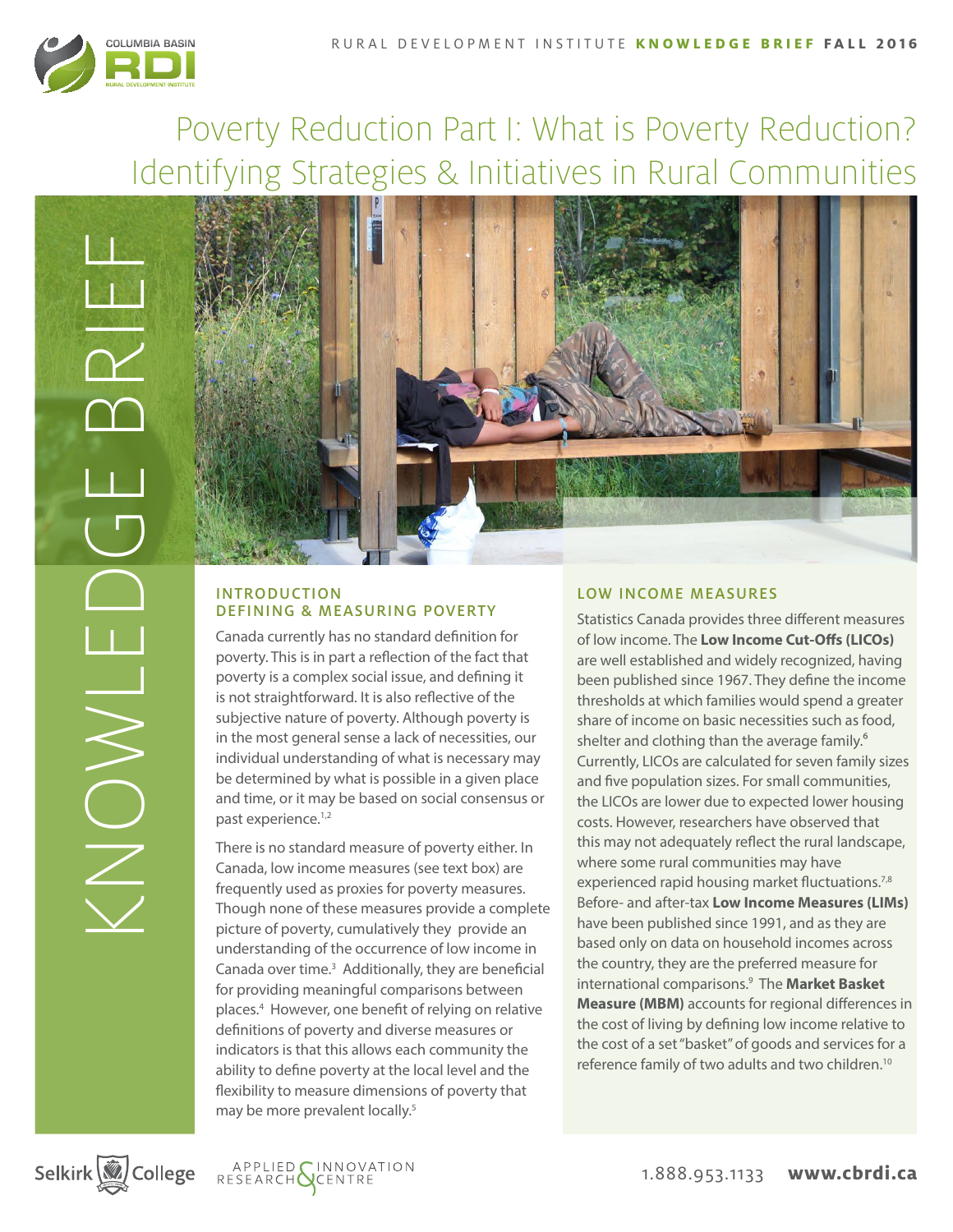# KNOWLEDGE BRIEF BRIE ONOWS

### APPROACHES TO POVERTY REDUCTION

To begin with, it is useful to clarify the difference between **poverty alleviation** – approaches focused on short-term remedies that mitigate the immediate effects of poverty, and **poverty reduction** – approaches that focus on sustainable solutions that build capacity within communities and reduce reliance on social services in the longterm.11

Approaches to poverty reduction are as diverse as definitions of poverty. One way of categorizing approaches to poverty reduction is by drawing attention to assumptions about the origins or sources of poverty. Most poverty researchers will at minimum distinguish between theories that identify the origins of poverty in individual deficiencies and those that suggest that poverty is caused by systemic social conditions.<sup>12</sup> A more detailed analysis suggests there are five theoretical approaches to poverty reduction: individual, cultural, political-economic, geographic, and cumulative/cyclical.13 Building on the components of the other theories, the final theory sees individuals and their communities within complex spirals of opportunities and problems that create cumulative challenges as opportunities are closed or problems begin to dominate, demanding complex, multi-faceted responses.14 What is important to take away from the literature is that poverty is a complex issue and there is now a wellestablished trend in the literature that recommends a comprehensive response to addressing poverty that relies on partnerships built across multiple sectors.15-18

### POVERTY REDUCTION CAMPAIGNS – BRITISH COLUMBIA & BEYOND

Given that poverty reduction is an essential concern within British Columbia and Canada, a number of organizations have turned attention to coordinating poverty reduction efforts and providing resources and support to poverty reduction work in communities of all sizes. **Table 1** summarizes a few of the most significant campaigns and resources.

### POVERTY REDUCTION IN RURAL BRITISH COLUMBIA

Although much research is available about poverty and poverty reduction for urban places, researchers recognize that "*knowledge about the dynamics, experiences, and complex underpinnings of rural poverty is more limited*"19 and rural poverty has not received adequate attention within Canada's policy agenda.20 This is despite the fact that rural and small town places are experiencing new pressures that impact low income and at risk households, resulting from significant and accelerated social and economic changes that have been occurring since the early 1980s.<sup>21</sup> These impacts are even more significant for rural economies that are resourcebased<sup>22</sup> or communities reliant on resort tourism.<sup>23</sup>

Many municipalities are turning to community or neighbourhood level interventions to address poverty24 and there are rural examples. The [Revelstoke Poverty Reduction Strategy](http://www.revelstokesocialdevelopment.org/wp-content/uploads/2013/04/Rev-Poverty-Strategy.pdf) is unique in the Canadian context as it is rare for a community of this size to develop a comprehensive, multisectoral strategy. Funded with the support of the Columbia Basin Trust, the strategy first analyzes a number of core poverty indicators (such as LIM, MBM, food bank usage, and core housing need) as well as community affordability, and calculating a living wage rate for a number of different reference families. The report also includes a discussion of the costs of poverty in the community and concludes with a series of goals and recommended actions.<sup>25</sup>

In Trail, BC, the [Greater Trail Community Skills Centre](https://ccednet-rcdec.ca/en/page/poverty-reduction) recently participated in the Canadian Community Economic Development Network's (CCEDNet) Place-Based Poverty Reduction (PBPR) initiative, focused on evaluating how participating organizations track the effectiveness of their socio-economic impacts. The Skills Centre used the Social Return on Investment (SROI) approach to measure the impacts of the *Right Stuff* program, using monetary equivalencies to demonstrate the substantial impact this youth employment initiative has had on youth poverty in the community.26

Researchers recently completed a [pilot study of](http://www.unbc.ca/sites/default/files/assets/community_development_institute/research/exploring_rural_poverty_report_march_9_2012.pdf)  [rural poverty in McBride, BC.](http://www.unbc.ca/sites/default/files/assets/community_development_institute/research/exploring_rural_poverty_report_march_9_2012.pdf) The pilot project uses a thematic analysis of in-depth interviews with key community stakeholders to explore the key triggers of rural poverty and the strategies and barriers to addressing it within the infrastructure and service context unique to rural settings.<sup>27</sup>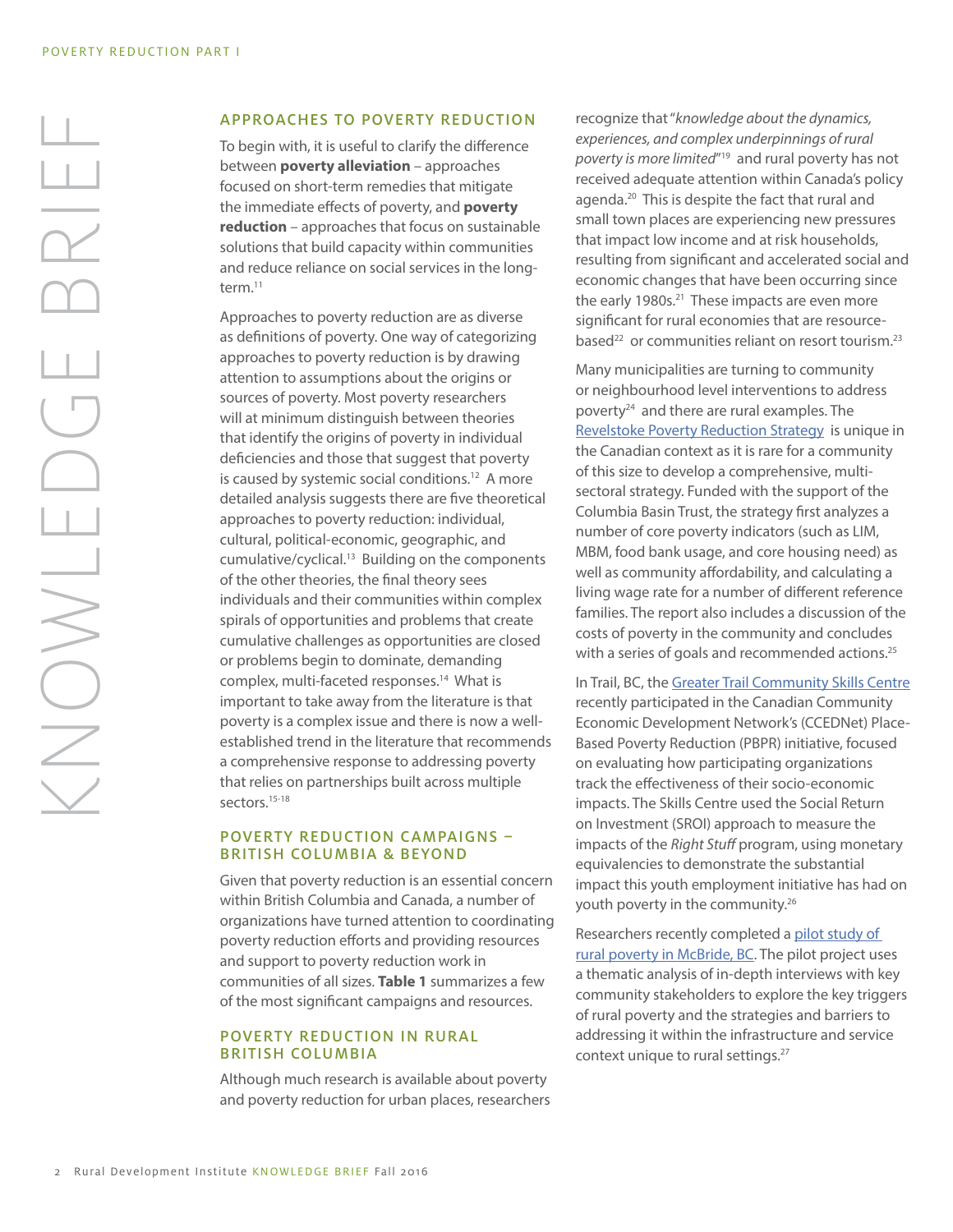### **Table 1: Highlighted Poverty Reduction Campaigns & Resources**

| <b>Organization</b>                                             | <b>Project</b>                                                      | <b>Details</b>                                                                                                                                                                                                                                                                                                                  | <b>Link</b>                                           |
|-----------------------------------------------------------------|---------------------------------------------------------------------|---------------------------------------------------------------------------------------------------------------------------------------------------------------------------------------------------------------------------------------------------------------------------------------------------------------------------------|-------------------------------------------------------|
| Tamarack Institute                                              | Vibrant<br>Communities<br>Canada: Cities<br><b>Reducing Poverty</b> | Vibrant Communities is a learning<br>community and collective impact<br>movement focused on reducing poverty<br>in Canadian cities.                                                                                                                                                                                             | vibrantcommunities.ca                                 |
| <b>BC Poverty</b><br>Reduction<br>Coalition                     | <b>BC Poverty</b><br><b>Reduction Coalition</b>                     | Coalition focused on a campaign<br>aimed at establishing a comprehensive,<br>legislated poverty reduction plan at the<br>provincial level.                                                                                                                                                                                      | bcpovertyreduction.ca                                 |
| First Call BC<br>Child and Youth<br><b>Advocacy Coalition</b>   | Living Wage for<br>Families Campaign                                | The Living Wage for Families Campaign<br>certifies employers across BC who<br>commit to paying their employees<br>a living wage. The campaign also<br>calculates the living wage rate for<br>Metro Vancouver and supports other<br>communities across BC to calculate<br>their local living wage using the same<br>methodology. | livingwageforfamilies.ca                              |
| Caledon Institute<br>of Social Policy                           | Canada Social<br>Report: Poverty<br><b>Reduction Strategies</b>     | The Canada Social Report provides a<br>comparative summary of all poverty<br>reduction strategies at the provincial/<br>territorial level. No strategy is in place<br>in BC.                                                                                                                                                    | canadasocialreport.ca<br>/PovertyReductionStrategies/ |
| Canada Without<br>Poverty and<br>Citizens for Public<br>Justice | Dignity for All<br>Campaign                                         | Based on the results of six policy<br>summits and using a human rights<br>framework, the Dignity for All Campaign<br>has prepared a national anti-poverty<br>plan as a call to action to the federal<br>government.                                                                                                             | www.cwp-csp.ca                                        |